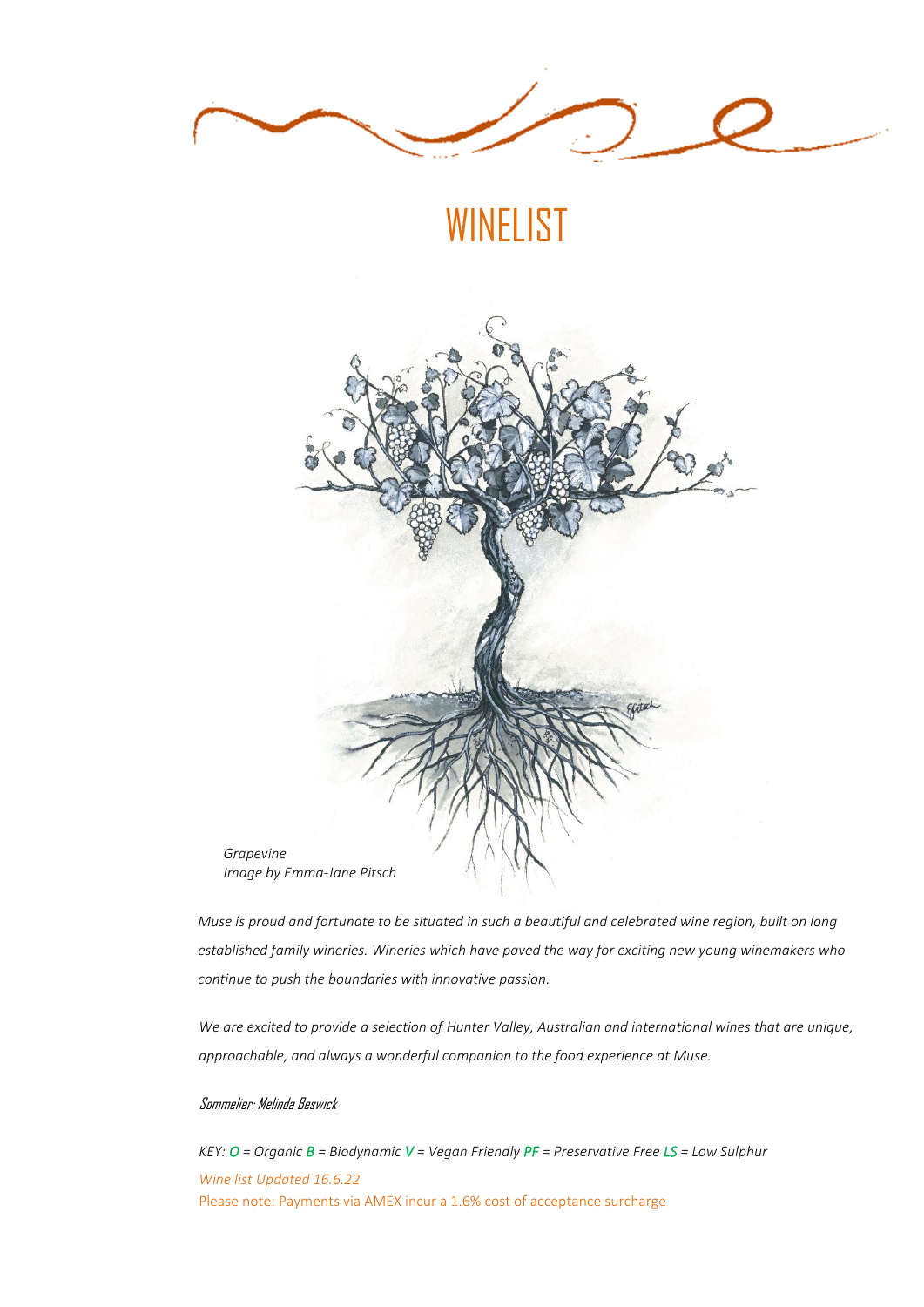# **CONTENTS**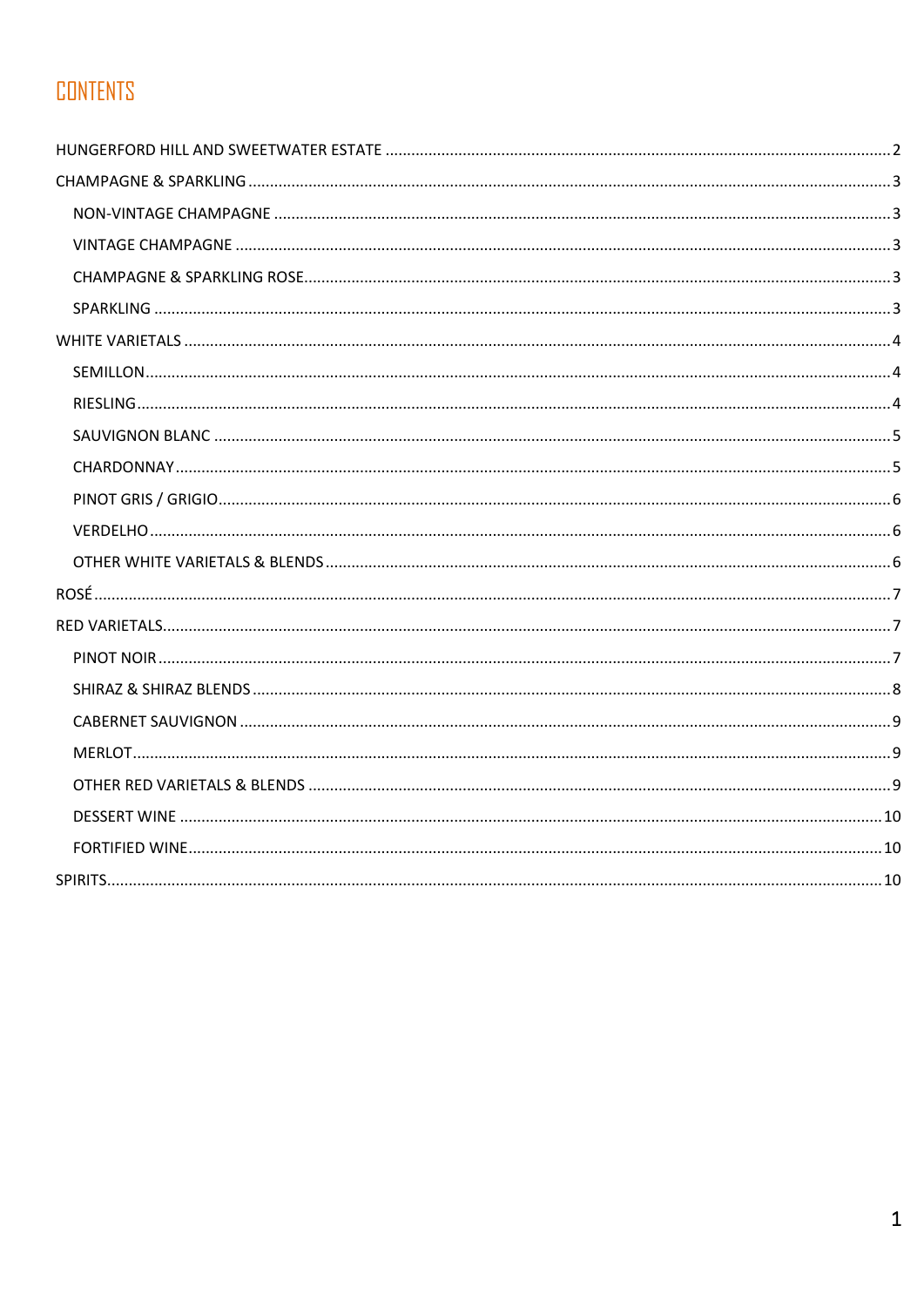## <span id="page-2-0"></span>HUNGERFORD HILL AND SWEETWATER ESTATE

# SPARKLING GLASS/BOTTLE 2018 Hungerford Hill Dalliance *Tumbarumba* 17/65 *V* NV Hungerford Hill Sparkling Shiraz *Hunter Valley* 18/70 2021 Hungerford Hill Moscato *Hunter Valley* 15/50 WHITE 2021 Hungerford Hill Fiano *Hunter Valley* 50 2021 Sweetwater Semillon *Hunter Valley* 50 *V* 2021 Hungerford Hill Pinot Gris *Tumbarumba* 50 *V* 2020 Dalwood Chardonnay *Hunter Valley* 60

#### RED

| 2021 Hungerford Hill Pinot Meunier      | Tumbarumba           | 16/70  |
|-----------------------------------------|----------------------|--------|
| 2018 Hungerford Hill Corvina            | Hilltops             | 70     |
| 2017 Hungerford Hill St Vernay Shiraz   | Hunter Valley        | 85     |
| 2014 Hungerford Hill Cote d'Or Shiraz   | Hunter Valley        | 110    |
| 2005 Sweetwater Estate Shiraz           | Hunter Valley        | 130    |
| 2017 Hungerford Hill Epic Shiraz        | <b>Hunter Valley</b> | 180    |
| 2010 Sweetwater Cabernet Sauvignon      | Hunter Valley        | 24/110 |
| 2004 Hungerford Hill Cabernet Sauvignon | Coonawarra           | 120    |
|                                         |                      |        |

|           | <b>DESSERT WINE</b>                    |                |             |
|-----------|----------------------------------------|----------------|-------------|
|           | 2016 Hungerford Hill Botrytis Semillon | Rivering       | 14/40       |
| FORTIFIED |                                        |                |             |
|           |                                        |                | <b>GDml</b> |
|           | Hungerford Hill Liqueur Shiraz         | Barossa Valley | 12          |
|           | Hungerford Hill Liqueur Muscat         | Rutherglen     | 10          |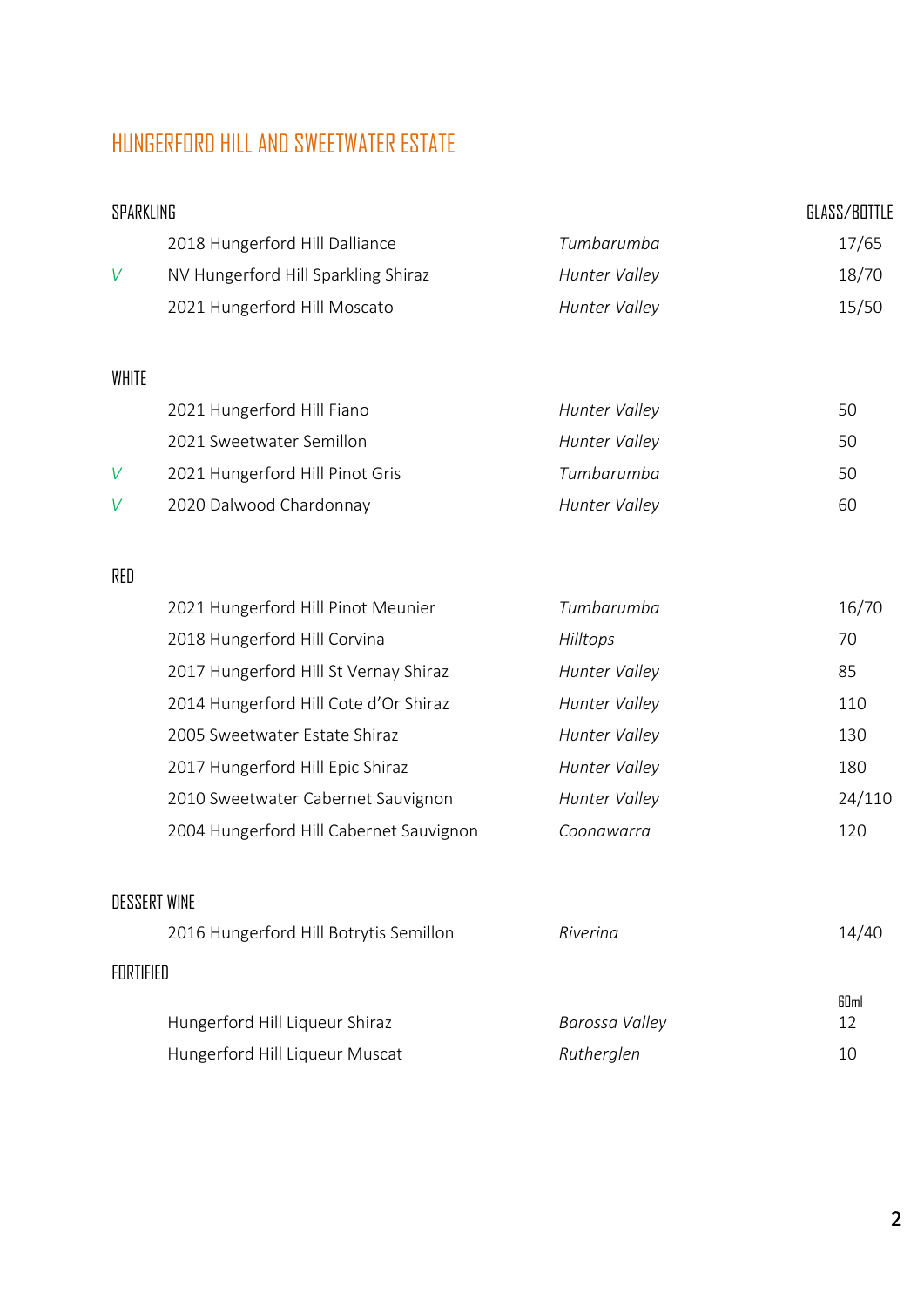## <span id="page-3-0"></span>CHAMPAGNE & SPARKLING

#### <span id="page-3-1"></span>NON-VINTAGE CHAMPAGNE

<span id="page-3-2"></span>

|                               | NV Louis Roederer 'Collection 242' Brut     | <b>Reims</b>   | 130 |
|-------------------------------|---------------------------------------------|----------------|-----|
|                               | NV Taittinger 'Cuvée Prestige' Brut         | Reims          | 145 |
|                               | NV Billecart-Salmon 'Brut Réserve'          | Mareuil-sur-Ay | 160 |
| $\overline{O}$ $\overline{B}$ | NV Larmandier-Bernier 'Latitude' Extra Brut | Vertus         | 195 |
|                               | VINTAGE CHAMPAGNE                           |                |     |
|                               | 2014 Taittinger 'Brut Millésimé'            | Reims          | 240 |
|                               | 2008 Taittinger Comtes De Champagne         | Reims          | 530 |

### <span id="page-3-3"></span>CHAMPAGNE & SPARKLING ROSE

| 2016 Moorilla 'Muse' Extra Brut Rosé | Derwent River        | 80   |
|--------------------------------------|----------------------|------|
| NV Vinden Alicante Bouschet          | <b>Hunter Valley</b> | 60   |
| NV A Margaine Brut Rosé              | Villers-Marmery      | 140. |
| NV Billecart-Salmon Brut Rosé        | Mareuil-sur-Ay       | 260. |

#### <span id="page-3-4"></span>SPARKLING

| 2021 Hungerford Hill Moscato            | Hunter Valley        | 50  |
|-----------------------------------------|----------------------|-----|
| 2018 Hungerford Hill Dalliance          | Tumbarumba           | 65  |
| NV Hungerford Hill Sparkling Shiraz     | <b>Hunter Valley</b> | 70  |
| 2019 Glandore 'Chloe RD' Blanc de Blanc | <b>Hunter Valley</b> | 100 |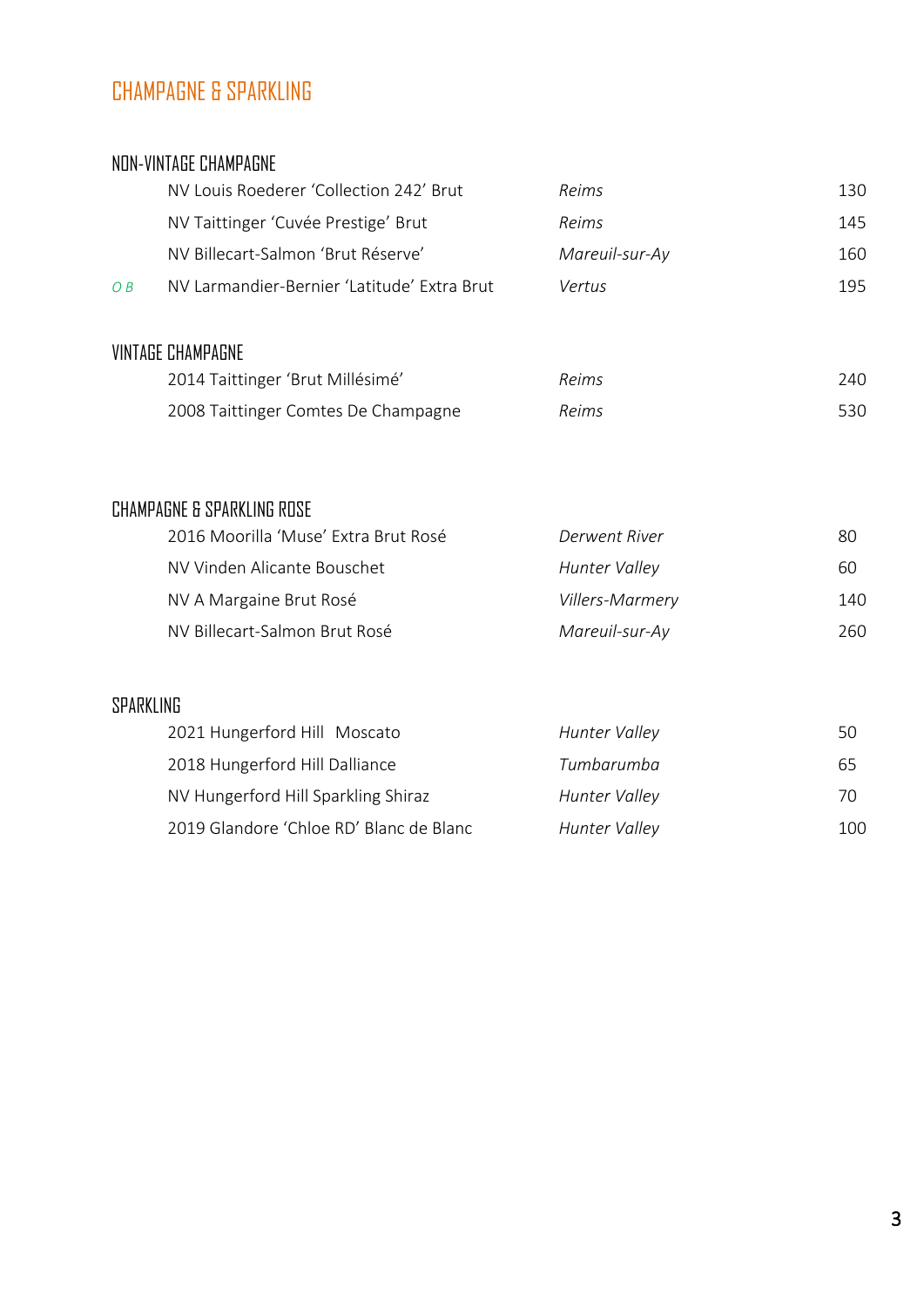## <span id="page-4-0"></span>WHITE VARIETALS

### <span id="page-4-1"></span>SEMILLON

| PF V | 2021 Usher Tinkler 'Death by Semillon' | <b>Hunter Valley</b> | 45  |
|------|----------------------------------------|----------------------|-----|
|      | 2021 Gundog Estate 'Wild'              | Hunter Valley        | 50  |
|      | 2013 First Creek 'Winemaker's Reserve' | Hunter Valley        | 55  |
|      | 2017 Keith Tulloch 'Field of Mars'     | Hunter Valley        | 60  |
|      | 2018 Heart and Hunter                  | Hunter Valley        | 60  |
|      | 2018 Briar Ridge 'Stockhausen'         | Hunter Valley        | 65  |
| V    | 2016 Margan 'Frank J Margan'           | Hunter Valley        | 80  |
|      | 2009 Pepper Tree 'Alluvius'            | Hunter Valley        | 100 |
|      | 2009 Tyrrell's 'Belford'               | Hunter Valley        | 170 |
|      | 2016 Tyrrell's 'Vat 1'                 | Hunter Valley        | 130 |
|      | 2009 Tyrrell's 'Vat 1'                 | Hunter Valley        | 240 |
|      | 2011 Meerea Park 'Alexander Munro'     | Hunter Valley        | 150 |
|      | 2009 Mt Pleasant 'Lovedale'            | Hunter Valley        | 230 |
|      | 2007 McLeish Estate                    | Hunter Valley        | 280 |

### <span id="page-4-2"></span>RIESLING

| 2021 Robert Stein                                                                          | Mudgee          | 55  |
|--------------------------------------------------------------------------------------------|-----------------|-----|
| 2019 Bloodwood                                                                             | Orange          | 60  |
| 2018 A. Christmann Gimmeldingen Trocken                                                    | Pfalz, Germany  | 80  |
| 2004 Granite Hills                                                                         | Macedon Ranges  | 85  |
| 2016 Emmerich Knoll Loibner Federspiel                                                     | Wachau, Austria | 95  |
| 2018 Thanisch Bernkasteler Doctor Kabinett                                                 | Mosel, Germany  | 130 |
| 2019 Joh Jos Prum Graacher Himmelreich Spatlese Mosel, Germany                             |                 | 140 |
| 2005 Reichsgraf von Kesselstatt 'Piesporter Goldtröpfchen' Spätlese Trocken Mosel, Germany |                 | 220 |
| 2019 Robert Weil Kiedrich Gräfenberg GG Trocken Rheingau, Germany                          |                 | 250 |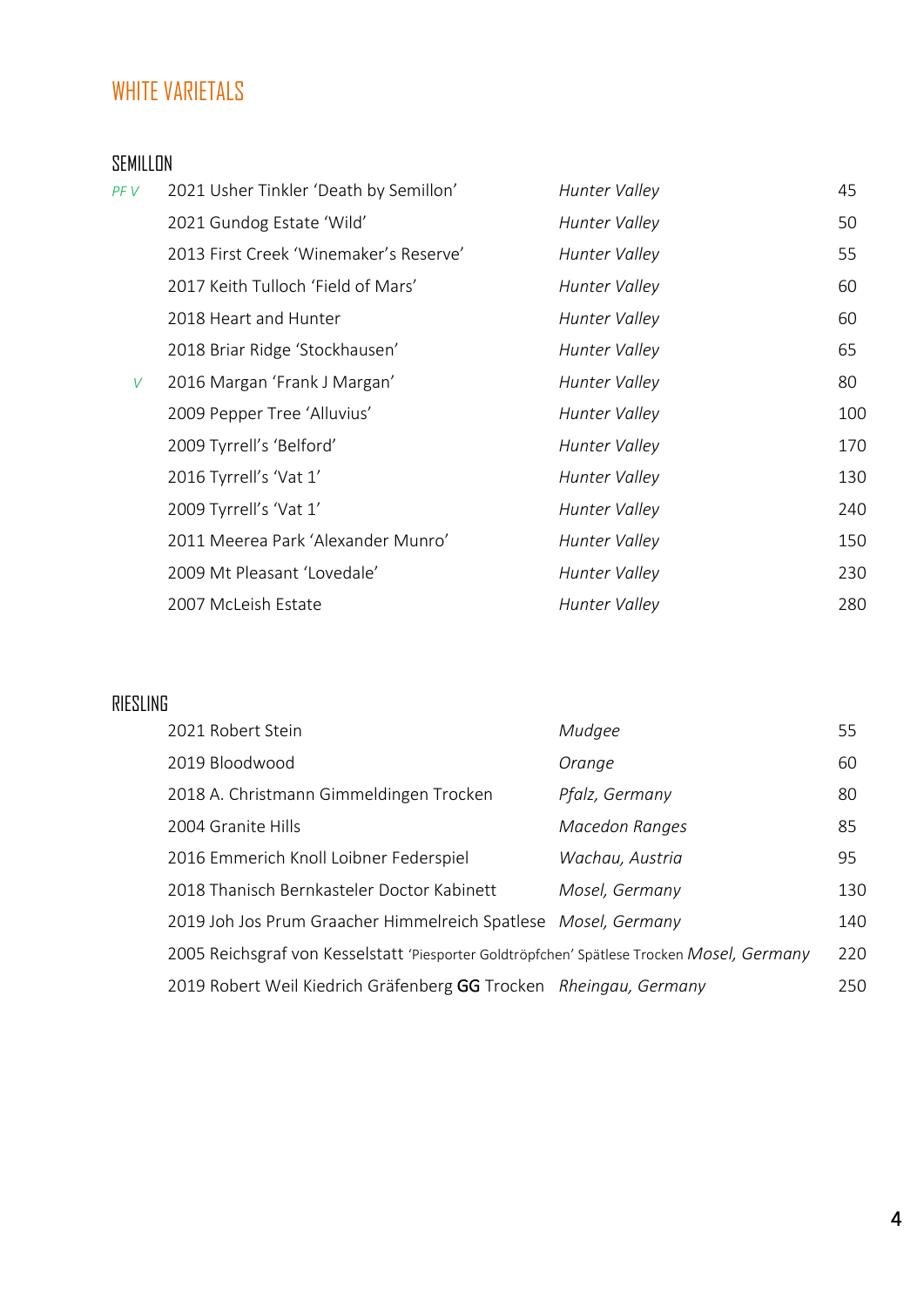<span id="page-5-1"></span><span id="page-5-0"></span>

|            | SAUVIGNON BLANC                                                                     |                                  |     |
|------------|-------------------------------------------------------------------------------------|----------------------------------|-----|
|            | 2020 Gerard Boulay á Chavignol                                                      | Sancerre, France                 | 115 |
|            | 2020 Suckfizzle Sauvignon Blanc Semillon                                            | Margaret River                   | 75  |
| CHARDONNAY |                                                                                     |                                  |     |
|            | 2020 Dalwood Estate                                                                 | <b>Hunter Valley</b>             | 60  |
|            | 2021 Elbourne 'Maluna Vineyard'                                                     | Hunter Valley                    | 60  |
|            | 2019 Margan 'Ceres Hill'                                                            | Hunter Valley                    | 65  |
| O V PF     | 2020 Harkham 'Aziza's'                                                              | Hunter Valley                    | 65  |
|            | 2016 McLeish 'Reserve'                                                              | Hunter Valley                    | 70  |
|            | 2017 Tertini                                                                        | Tasmania                         | 70  |
| O          | 2020 Basket Range                                                                   | <b>Adelaide Hills</b>            | 75  |
|            | 2021 Vinden 'Single barrel'                                                         | <b>Hunter Valley</b>             | 75  |
|            | 2021 Charteris                                                                      | Hunter Valley                    | 75  |
|            | 2017 Silkman 'Reserve'                                                              | Hunter Valley                    | 80  |
|            | 2020 Domaine Naturaliste 'Artus'                                                    | Margaret River                   | 80  |
|            | 2018 Keith Tulloch 'Field of Mars'                                                  | <b>Hunter Valley</b>             | 85  |
|            | 2020 Usher Tinkler 'Reserve'                                                        | Hunter Valley                    | 85  |
|            | 2019 Gautherin by Som Chablis                                                       | Chablis, France                  | 90  |
|            | 2019 Moillard Grivot Pouilly Fuisse                                                 | Macôn, France                    | 100 |
|            | 2018 M&J Becker                                                                     | Mendocino County California, USA | 110 |
|            | 2019 Tyrrell's 'HVD'                                                                | Hunter Valley                    | 115 |
|            | 2018 Ten by Tractor 'Judd Vineyard'                                                 | Mornington Peninsula             | 120 |
|            | 2019 Tyrrell's 'Vat 47'                                                             | <b>Hunter Valley</b>             | 130 |
|            | 2021 Lakes Folly                                                                    | Hunter Valley                    | 160 |
|            | 2018 Henri Prudhon Saint-Aubin 1er Cru 'Les Castets'                                | Burgundy, France                 | 140 |
|            | 2018 Gautherin Chablis1er Cru 'Mont de Milleu'                                      | Chablis, France                  | 195 |
|            | 2016 Gautherin & Fils Chablis Grand Cru 'Les Clos'                                  | Chablis, France                  | 380 |
|            | 2018 Domaines Albert Bichot Puligny-Montrachet 1er Cru 'Perrieres' Burgundy, France |                                  | 425 |
|            | 2018 Albert Bichot Grand Cru Chablis 'Moutonne' monopole Chablis, France            |                                  | 500 |
|            | 2018 Camille Giroud Grand Cru Corton-Charlemagne Burgundy, France                   |                                  | 825 |
|            | 2018 Tyrrell's Vat 47 MAGNUM                                                        | Hunter Valley                    | 250 |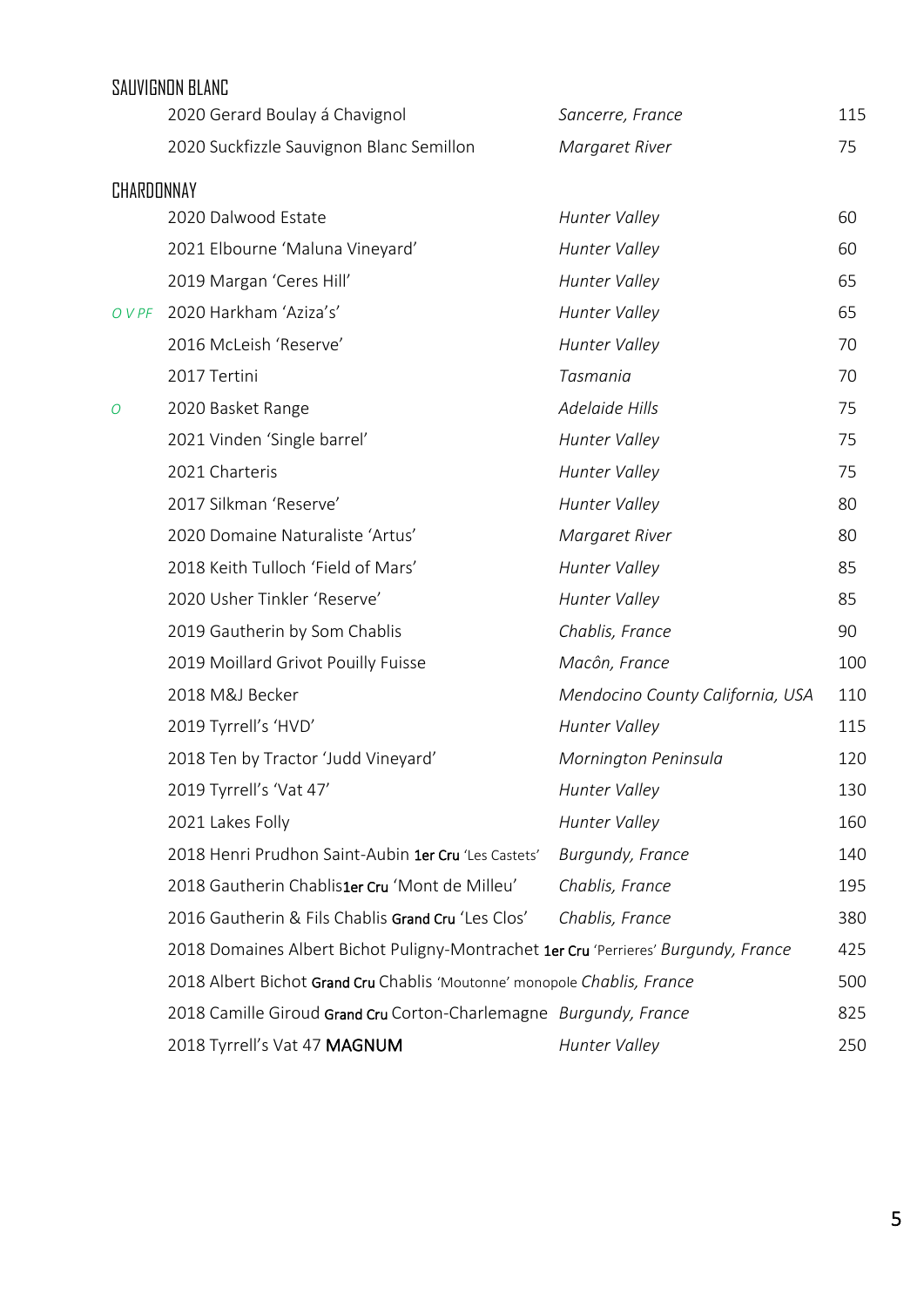<span id="page-6-0"></span>

| PINOT GRIS / GRIGIO |  |  |
|---------------------|--|--|
|---------------------|--|--|

| 2021 Small Island Pinot Gris   | Tamar Valley         | 50 |
|--------------------------------|----------------------|----|
| 2021 Mercer Wines Pinot Grigio | <b>Hilltops</b>      | 55 |
| 2020 Wittman Grauer Burgunder  | Rheinhessen, Germany | 65 |

## <span id="page-6-1"></span>VERDELHO

| 2018 Wirral Grange     | Hunter Valley | 40 |
|------------------------|---------------|----|
| 2016 Small Forest      | Hunter Valley | 45 |
| VLS 2021 Vinden Estate | Hunter Valley | 50 |

### <span id="page-6-2"></span>OTHER WHITE VARIETALS & BLENDS

|                | 2018 Umani Ronchi Pecorino               | Abruzzo, Italy                | 50  |
|----------------|------------------------------------------|-------------------------------|-----|
|                | 2021 Vinden 'Pokolbin Blanc'             | Hunter Valley                 | 50  |
| <b>VLS</b>     | 2021 Margan 'Breaking ground' Albariño   | Hunter Valley                 | 55  |
|                | 2018 Clomarin Picpoul de Pinet           | Languedoc Roussillon, France  | 60  |
|                | 2016 Mount Pleasant 'B-Side' Fiano       | Hunter Valley                 | 60  |
|                | 2016 Muscadet Melon de Bourgogne         | Nantes - Loire, France        | 60  |
|                | 2018 Castellari Bergaglio Gavi           | Piedmont, Italy               | 65  |
| <b>BVLS</b>    | 2019 Milton 'Libiamo' Field Blend        | Gisborne, New Zealand         | 65  |
| B              | 2019 Albert Mann Pinot Blanc / Auxerrois | Alsace, France                | 65  |
|                | 2019 Yeringberg Viognier                 | Yarra Valley                  | 70  |
|                | 2020 Bernard Fouquet Vouvray             | Vouvray, France               | 75  |
|                | 2019 Emmerich Knoll Grüner Veltliner     | Wachau, Austria               | 80  |
|                | 2020 Le Battistelle 'Roccolo del Durlo'  | Soave Classico, Veneto Italy  | 80  |
|                | 2018 Yves Cuilleron Marsanne             | Northern Rhône Valley, France | 95  |
|                | 2018 Yeringberg Marsanne Roussanne       | Yarra Valley                  | 110 |
| B              | 2017 François Chidaine 'Les Choisilles'  | Montlouis, France             | 140 |
| $\overline{O}$ | 2019 Clos de l'Ecotard Samur Blanc       | Samur Loire Valley, France    | 140 |
|                | 2016 Chapoutier Condrieu 'Invitare'      | Rhone Valley, France          | 150 |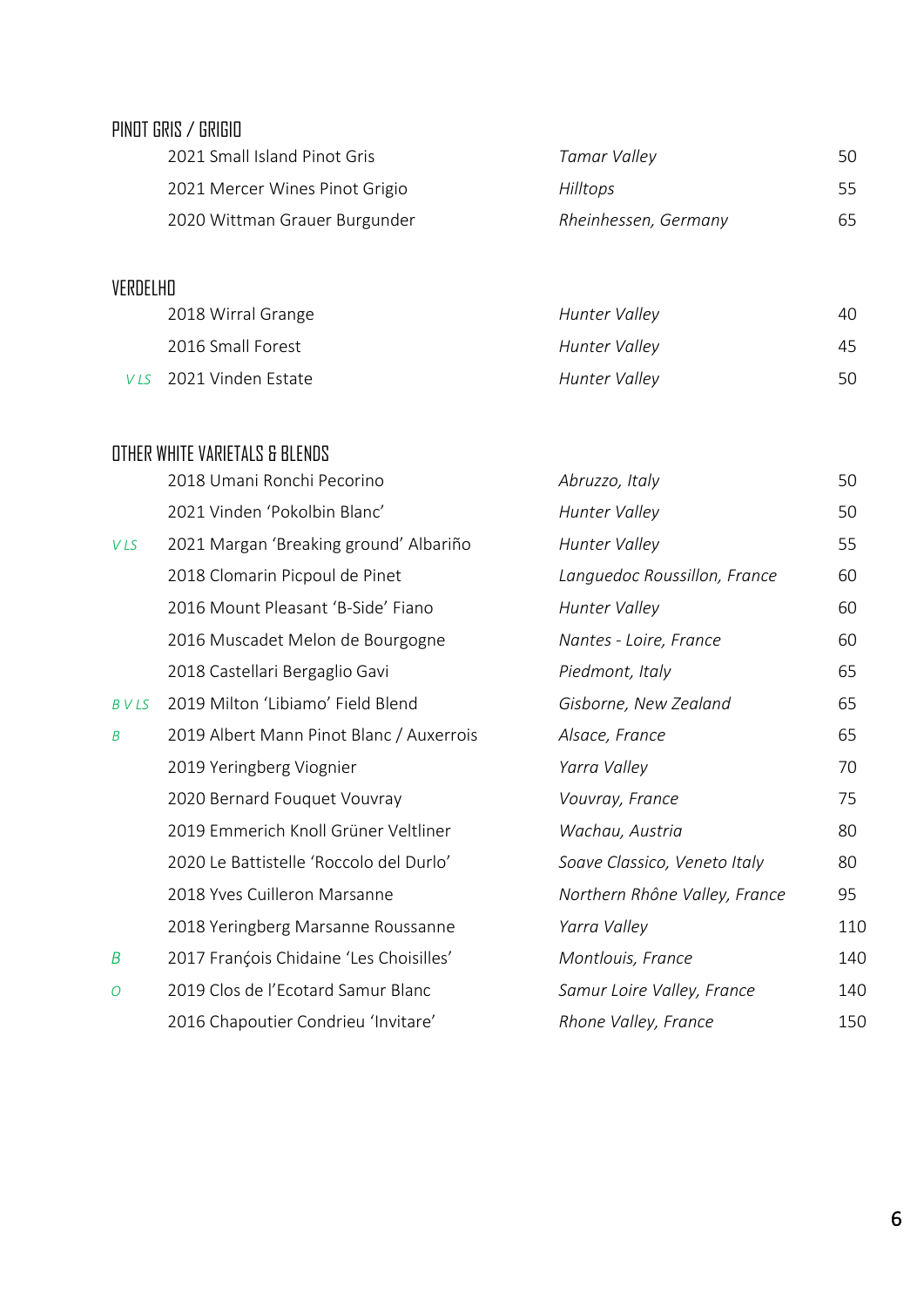# <span id="page-7-0"></span>ROSÉ

| 2020 Nocturne            | Margaret River   | 45  |
|--------------------------|------------------|-----|
| 2021 Elbourne            | Hunter Valley    | 50  |
| 2021 Vinden 'Headcase'   | Hunter Valley    | 55  |
| 2020 Rimauresq           | Provence, France | 70. |
| 2018 Chateau de Pibarnon | Bandol, France   | 115 |

# <span id="page-7-1"></span>RED VARIETALS

<span id="page-7-2"></span>

| PINOT NOIR |                                                                                    |         |                          |     |
|------------|------------------------------------------------------------------------------------|---------|--------------------------|-----|
|            | 2019 Tertini 'Yaarandoo Vineyard'                                                  |         | Southern Highlands       | 60  |
| OV         | 2020 Basket Range                                                                  |         | Adelaide Hills           | 75  |
| OV         | 2017 TWR                                                                           |         | Marlborough, NZ          | 80  |
|            | 2016 Moorilla 'Muse'                                                               |         | Coal River, Tasmania     | 85  |
| $\vee$     | 2021 Usher Tinkler 'Reserve'                                                       |         | Hunter Valley            | 100 |
| BV         | 2020 Stefano Lubiana                                                               |         | <b>Derwent River</b>     | 105 |
| VLS        | 2019 M & J Becker                                                                  |         | Mendocino County, U.S.A  | 110 |
| V          | 2014 Charteris 'Winter Vineyard'                                                   |         | Central Otago, NZ        | 115 |
|            | 2019 Crystallum 'Mabalel'                                                          |         | Walker Bay, South Africa | 125 |
|            | 2019 Wantirna 'Lily'                                                               |         | Yarra Valley             | 130 |
|            | 2019 Burn Cottage                                                                  |         | Central Otago, NZ        | 140 |
| V          | 2017 Vinteloper 'Odeon'                                                            |         | Adelaide Hills           | 160 |
|            | 2019 By Farr 'Sangreal'                                                            | Geelong |                          | 150 |
|            | 2018 By Farr 'Tout Pres'                                                           | Geelong |                          | 185 |
|            | 2018 Domaine Michel Lafarge Volnay                                                 |         | Côte de Beaune, Burgundy | 215 |
|            | 2017 Domaine du Frantin Chambolle-Musigny                                          |         | Côte de Nuit, Burgundy   | 260 |
|            | 2019 Rémi Jeanniard Morey-Saint-Denis 1er Cru 'Les Ruchots'                        |         | Côte de Nuit, Burgundy   | 245 |
|            | 2017 Domaine Taupenot-Merme Gevrey-Chambertin                                      |         | Côte de Nuit, Burgundy   | 275 |
|            | 2018 Vincent Giradin Pommard 1er 'Epenots'                                         |         | Côte de Beaune, Burgundy | 280 |
|            | 2018 Confuron-Cotetidot Vosne-Romanee 1er Cru 'Les Suchots' Côte de Nuit, Burgundy |         |                          | 545 |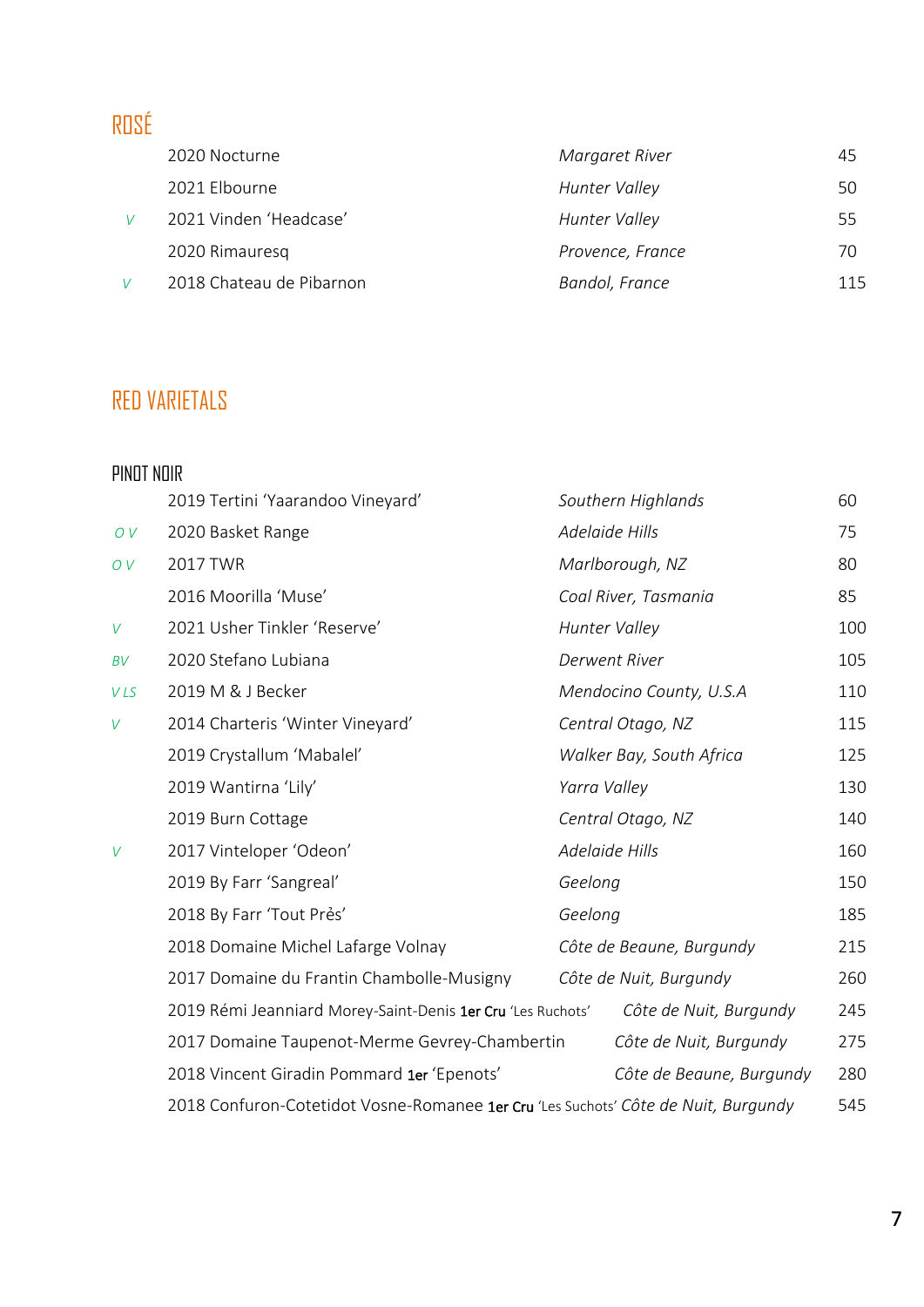## <span id="page-8-0"></span>SHIRAZ & SHIRAZ BLENDS 2021 Briar Ridge Shiraz Pinot Noir *Hunter Valley* 55 *V LS* 2021 Vinden Estate 'Nouveau' *Hunter Valley* 60 *V* 2016 Elbourne 'H.A.E' *Hunter Valley* 60 *O V PF* 2019 Harkham 'Aziza's' *Hunter Valley* 65 *V* 2018 Gundog Indomitus 'Rutilius' *Murrumbateman* 70 2017 Small Forest 'Merton Vineyard' *Upper Hunter* 75 2017 First Creek 'Winemaker's Reserve' *Hunter Valley* 75 2018 Sweetwater Estate *Hunter Valley* 80 2017 Hungerford Hill 'St Vernay Vineyard' *Hunter Valley* 85 *V LS* 2019 Vinden Estate 'Single Barrel' #1 *Hunter Valley* 90 *O V* 2020 Combier Crozes-Hermitage 'Cuvee L' *Northern Rhône, France* 90 2018 Andrew Thomas 'Elenay' *Hunter Valley* 90 *V LS* 2019 Meerea Park 'The Aunts' *Hunter Valley* 95 2018 Keith Tulloch 'Kester' *Hunter Valley* 95 *V* 2019 Usher Tinkler 'Reserve' *Hunter Valley* 105 2014 Hungerford Hill Cote d'Or Shiraz *Hunter Valley* 110 *B V* 2017 Castagna 'Genesis' *Beechworth, Vic* 125 2005 Sweetwater Estate *Hunter Valley* 130 2018 Koomilya 'JC Block' *McLaren Vale* 160 2006 McGuigan 'Personal Reserve' *Hunter Valley* 170 2017 Hungerford Hill 'Epic' *Hunter Valley* 180 *V LS* 2013 D'Arenberg 'Dead Arm' *McLaren Vale* 180 *V* 2014 Margan 'Aged Release' *Hunter Valley* 185 2014 Peppertree 'Coquun' *Hunter Valley* 190 2017 Keith Tulloch 'The Doctor' *Hunter Valley* 200 *V* 2019 Mt Pleasant 'Mountain D' *Hunter Valley* 200 2015 Yarra Yering Dry Red No.2 *Yarra Valley* 220 2018 Christophe Billon Cote Rôtie *Northern Rhône, France* 215 2014 Tyrrell's 'Vat 9' *Hunter Valley* 220 2019 Tyrrell's 'Vat 8' Shiraz/Cabernet *Hunter Valley* 120

2019 Domaine Clape 'Renaissance' Cornas *Northern Rhône, France* 375

2016 Henschke 'Mount Edelstone' *Eden Valley* 360

2017 Mt Pleasant 'Maurice O'Shea' *Hunter Valley* 350

2014 Mt Pleasant 'Maurice O'Shea' *Hunter Valley* 400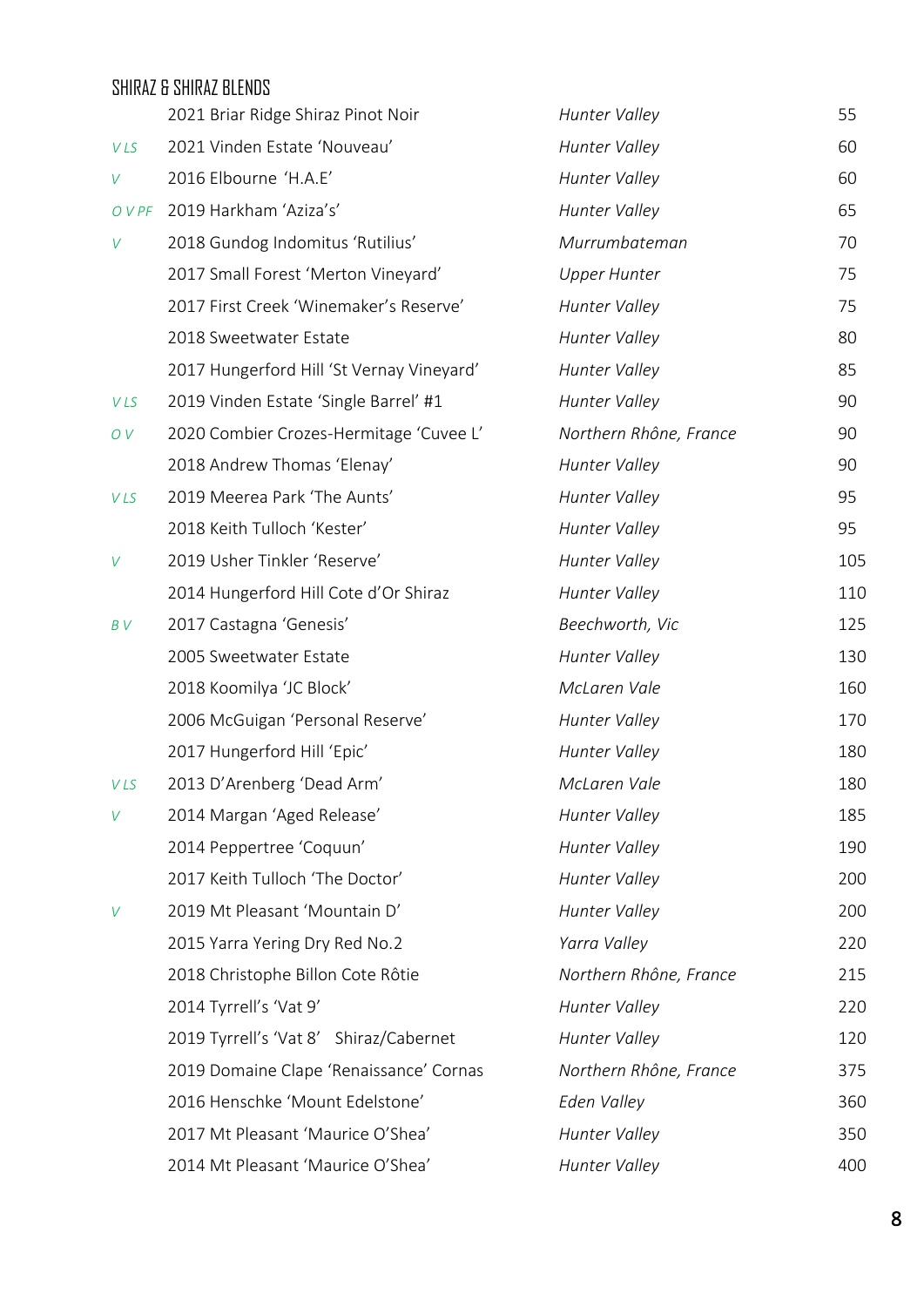### CABERNET SAUVIGNON

<span id="page-9-0"></span>

|        | 2017 McLeish Estate 'Reserve'              | Hunter Valley          | 60  |
|--------|--------------------------------------------|------------------------|-----|
|        | 2016 Perez Cruz 'Reserva'                  | Valle Del Maipo, Chile | 85  |
|        | 2014 Peacock Hill 'Godfather'              | Hunter Valley          | 95  |
|        | 2014 McLeish Estate Cabernet/ Shiraz       | Hunter Valley          | 110 |
|        | 2010 Sweetwater                            | Hunter Valley          | 110 |
|        | 2004 Hungerford Hill                       | Coonawarra             | 120 |
|        | 2019 Wantirna 'Amelia'                     | Yarra Valley           | 140 |
|        | 2009 Peppertree 'Strandlines'              | Wrattonbully           | 145 |
|        | 2020 Lakes Folly 'Cabernets'               | Hunter Valley          | 160 |
| V      | 2015 Yarra Yering Dry Red No.1             | Yarra Valley           | 220 |
| V      | 2019 Mt Mary Quintet                       | Yarra Valley           | 265 |
| MERLOT |                                            |                        |     |
|        | 2013 Peppertree '8R'                       | Wrattonbully           | 85  |
|        | 2015 La Fleur de Boüard Lalande-de-Pomerol | Bordeaux, France       | 180 |

### <span id="page-9-2"></span><span id="page-9-1"></span>OTHER RED VARIETALS & BLENDS

| VO  | 2021 Margan 'Breaking ground' Barbera       | Hunter Valley          | 50  |
|-----|---------------------------------------------|------------------------|-----|
|     | 2019 Cellar del Roure 'Vermell' Mando blend | Valencia, Spain        | 55  |
|     | 2021 Glandore Nebbiolo                      | Hilltops               | 55  |
|     | 2017 Perez Cruz Carmenere                   | Maipo, Chile           | 60  |
|     | 2018 Hungerford Hill Corvina                | Hilltops               | 70  |
|     | 2020 Vajra Dolcetto d'Alba                  | Piedmont, Italy        | 70  |
| OBV | 2015 Pittnauer 'Pittnauski' Austrian blend  | Burgenland, Austria    | 75  |
|     | 2020 Dominique Piron Fleurie Gamay          | Beaujolais, France     | 80  |
|     | 2019 Rutini Malbec                          | Mendoza, Argentina     | 80  |
|     | 2018 Pierre Amadieu Gigondas                | Southern Rhône, France | 85  |
|     | 2019 SC Pannell 'Smart Vineyard' Grenache   | McLaren Vale           | 100 |
|     | 2014 Valenciso Rioja Reserva Tempranillo    | Rioja, Spain           | 105 |
| VLS | 2018 Vinden Grand Reserve Tempranillo       | Hunter Valley          | 110 |
|     | 2019 Usseglio Chateauneuf du Pape           | Southern Rhône, France | 145 |
|     | 2016 Massolino Barolo                       | Piedmont, Italy        | 160 |
|     | 2017 Cantina del Pino 'Albesani' Barbaresco | Piedmont, Italy        | 185 |
|     | 2016 Rutini 'Gualtallay' Cabernet Franc     | Mendoza, Argentina     | 200 |
|     | 2017 Yarra Yering Dry red No.3              | Yarra Valley           | 200 |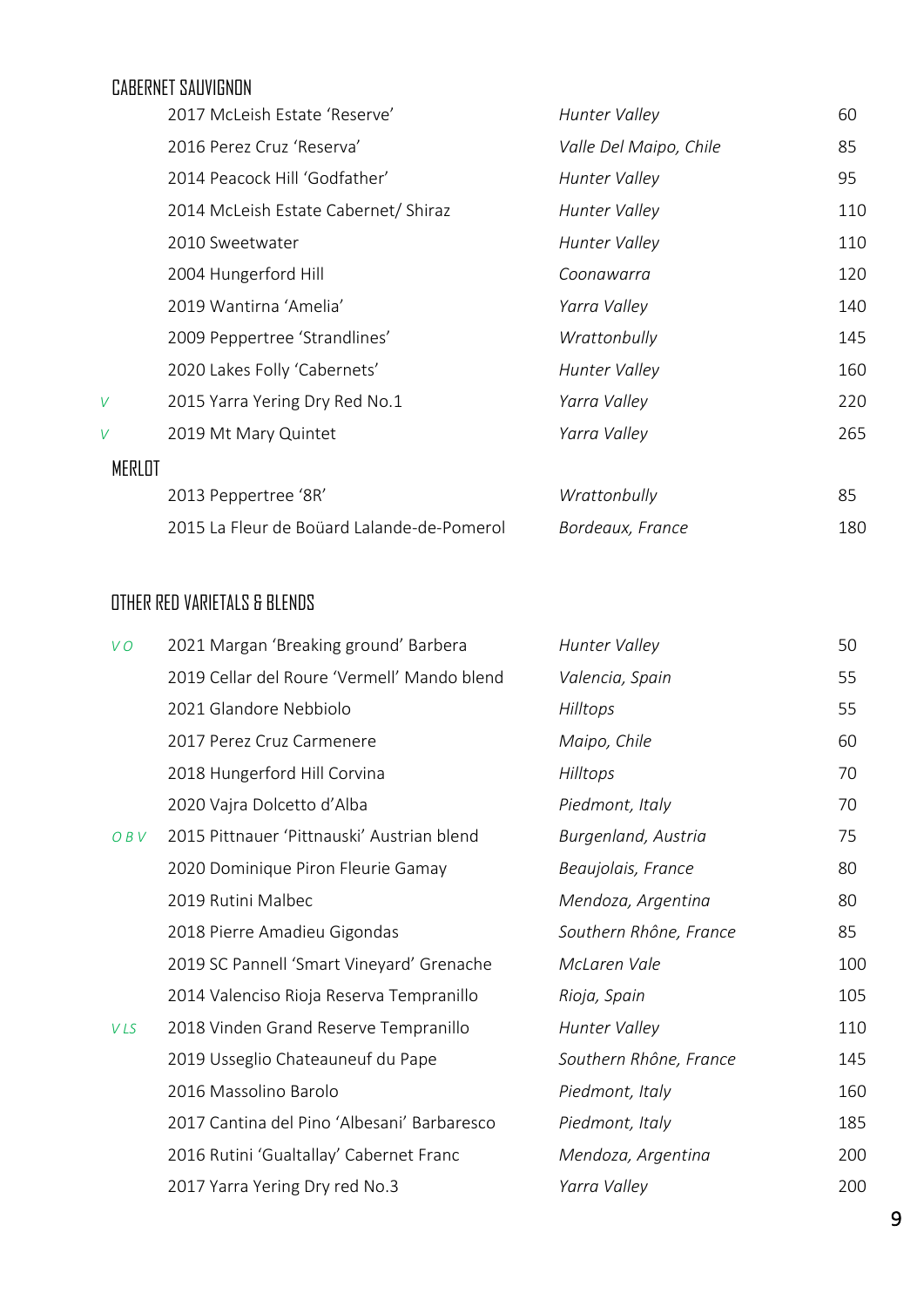| 2016 Vajra Barolo 'Coste Di Rose'      | Barolo, Italy    | 225. |
|----------------------------------------|------------------|------|
| 2016 Mattellana 'M' Tinta de Toro      | Ribera del Duero | 240. |
| 2017 Uccelliera Brunello di Montelcino | Tuscany, Italy   | 275. |
| 2018 Clos Mogador Garnacha/ Cariñena   | Priorat, Spain   | 300. |

### <span id="page-10-0"></span>DESSERT WINE

| 2016 Hungerford Hill Botrytis Semillon            | Rivering                    | 375 <sub>ml</sub><br>40 |
|---------------------------------------------------|-----------------------------|-------------------------|
| 2021 Mcleish Estate 'Jessica's' Botrytis Semillon | Hunter Valley               | 45                      |
| 2021 Frogmore Creek Iced Riesling                 | Coal River                  | 50                      |
| 2019 Scorpo 'Pinsanto' Pinot Gris                 | Mornington Peninsula        | 50                      |
| 2018 Uroulat, Petit Manseng                       | Jurançon, France            | 70                      |
| 2019 Chateau La Caussade                          | Saint Croix du Mont, France | 85                      |
| 2020 Domaine des Bernadins Muscat                 | Beaumes de Venise, France   | 60                      |
|                                                   |                             |                         |

| OBV | 2018 Pierre Ménard 'Cosmos' Coteaux du Layon Anjou, France |                 | 130 |
|-----|------------------------------------------------------------|-----------------|-----|
|     | 2018 Disznókó late harvest Furmint                         | Tokaji, Hungary | 80  |

### <span id="page-10-1"></span>FORTIFIED WINE

| Graham's Reserve Tawny Port               | Porto, Portugal   | 60 <sub>ml</sub><br>14 |
|-------------------------------------------|-------------------|------------------------|
| Penfolds 'Grandfather' Port               | South Australia   | フフ                     |
| Hungerford Hill Liqueur Muscat            | Rutherglen        | 14                     |
| D'Olivieras 5yr Sweet Tinta Negra Madiera | Madiera, Portugal | 1 Q                    |

## <span id="page-10-2"></span>SPIRITS

### APERITIF/DIGESTIF

| Pimm's                         | United Kingdom   | 12 |
|--------------------------------|------------------|----|
| Earp Limoncello                | <b>Newcastle</b> | 12 |
| Manly Spirits Limoncello       | Sydney           | 12 |
| Campari                        | Italy            | 12 |
| Montenegro                     | <i>Italy</i>     | 12 |
| Fernet Branca Digestif Liqueur | Italy            | 14 |
| Yellow Chartreuse              | France           | 14 |

500ml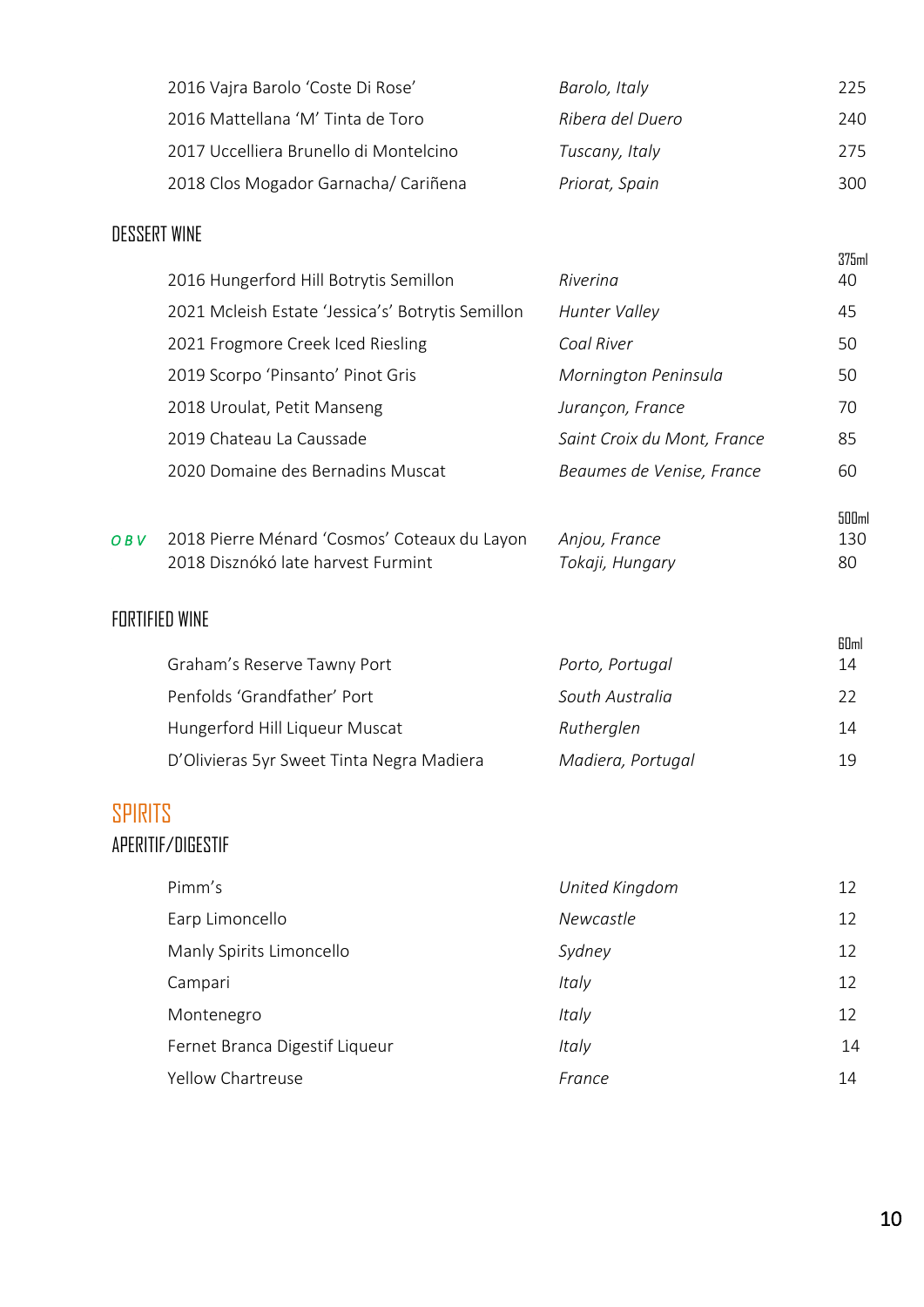## COGNAC, ARMAGNAC, CALVADOS, BRANDY

| Roger Groult 3yr Calvados                | Calvados | 14 |
|------------------------------------------|----------|----|
| Hennessy V.S.O.P.                        | Cognac   | 14 |
| Chateau Tariquet 5yr Armagnac            | Armagnac | 14 |
| Chabot Napoleon Special Reserve Armagnac | Armagnac | 14 |
| Chatelle Napoleon VSOP Brandy            | France   | 16 |
| Janneau Grand Reserve                    | Armagnac | 16 |
| Delord 1985 Bas Armagnac                 | Armagnac | 18 |
| Remy Martin X.O.                         | Cognac   | 24 |
| Martell X.O.                             | Cognac   | 27 |
|                                          |          |    |

#### GIN

| Tanqueray 'No.Ten'                 | United Kingdom | 12 |
|------------------------------------|----------------|----|
| Wild Wren                          | Hunter Valley  | 12 |
| Hunter Distillery 'Jail House'     | Hunter Valley  | 12 |
| Hendrick's                         | United Kingdom | 14 |
| Roku                               | Japan          | 14 |
| Four Pillars 'Bloody Shiraz'       | Victoria       | 14 |
| The Farmer's Wife 'Autumn' Dry Gin | Hunter Valley  | 15 |

## VODKA

| Absolut                | Sweden   | 10 |
|------------------------|----------|----|
| Grey Goose             | France   | 14 |
| Belvedere              | Poland   | 14 |
| Hartshorn 'Sheep Whey' | Tasmania | 15 |
|                        |          |    |

## WHISK(E)Y

| Jameson's                    | Ireland                | 10 |
|------------------------------|------------------------|----|
| Canadian Club                | Canada                 | 10 |
| Johnnie Walker 'Black Label' | Kilmarnock, Scotland   | 12 |
| Chivas Regal 12 Yr           | Speyside, Scotland     | 12 |
| Glenmorangie, 10 years       | Highlands, Scotland    | 12 |
| Talisker, 10 years           | Isle of Skye, Scotland | 12 |
| Laphroaig 10 years           | Islay, Scotland        | 15 |
| Glenfiddich, 12 years        | Speyside, Scotland     | 14 |